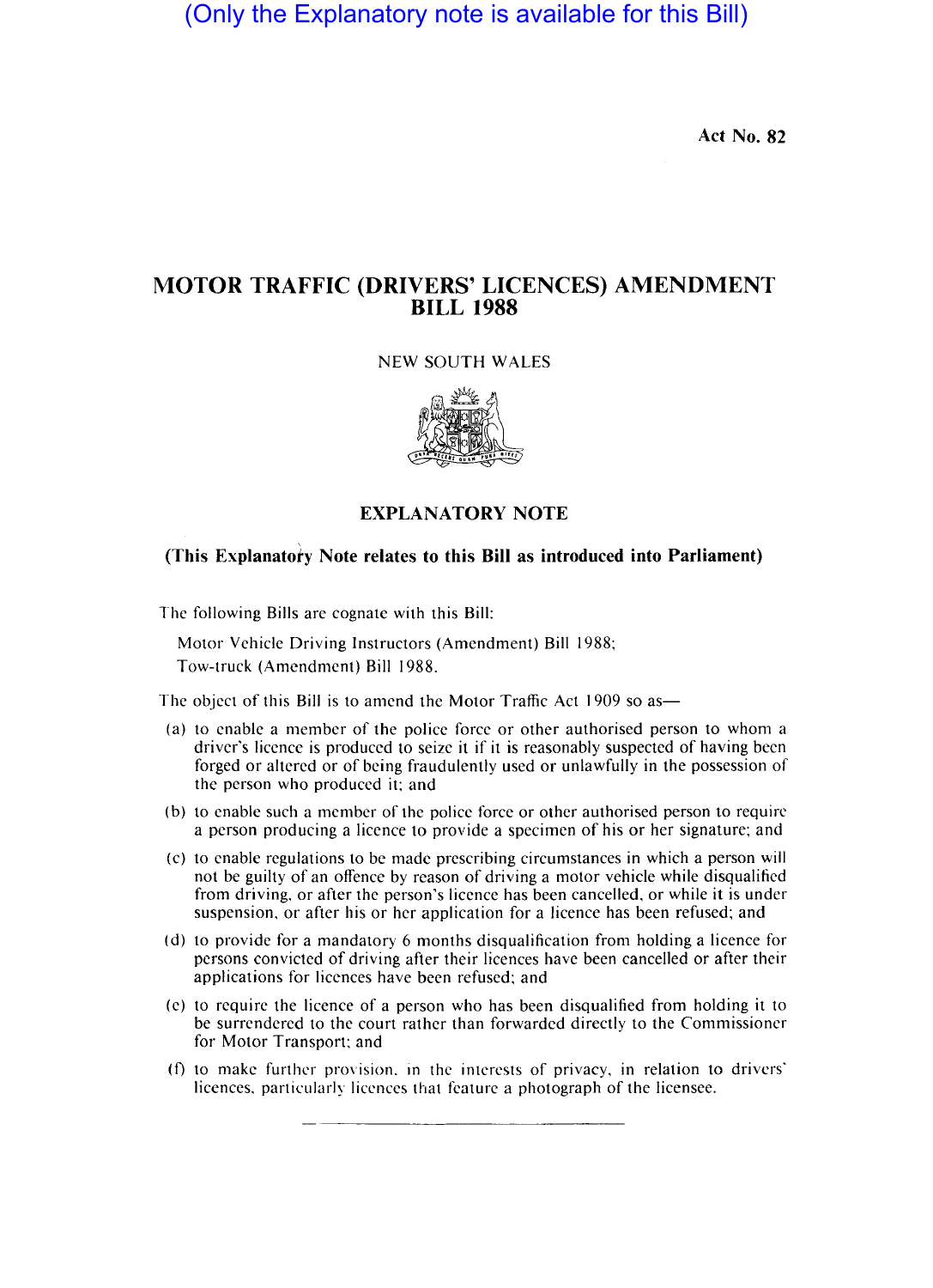**Clause I** specifies the short title of the proposed Act.

**Clause 2** provides for the commencement of the proposed Act on the date of assent except for the amendment made by Schedule 1 (3), which commences on a day to be appointed by proclamation.

**Clause 3** is a formal provision that gives effect to the Schedule of amendments.

## **SCHEDULE 1-AMENDMENTS**

### **Bogus or "doctored" drivers' licences**

Schedule 1 (1) adds new subsections  $(2)-(7)$  to section 7 of the Principal Act. The new provisions enable a member of the police force or other authorised person to whom a driver's licence is produced to seize the licence if it appears to be a forgery or to have been altered or used for fraudulent purposes, or to be unlawfully in the possession of the person who produced it. The member of the police force or other such person may require the person producing the licence to provide a specimen of his or her signature for comparison with the signature on the licence. Failure to do so constitutes an offence.

Where a licence is seized it is to be forwarded to the Commissioner for Motor Transport who will deal with it appropriately according to whether it is genuine or not.

The new provisions also state that. if a licence is seized and afterwards confirmed to be genuine, the driver to whom it belongs commits no offence by reason of driving without it until such time as the Commissioner returns it.

#### **Driving while licence cancelled or suspended or after application refused**

Schedule  $1(2)$  (a) amends section 7A of the Principal Act so as to allow the regulations 10 prescribe circumstances in which it is not an offence for a person to drive after his or her licence has been cancelled, or while it is under suspension, or after his or her application for a licence has been refused. (The circumstances envisaged include, for example, a case where a person whose application for a New South Wales licence has been refused moves to the A.C.T. and there obtains a driver's licence.)

Schedule I (2) (b) amends the same section so as to provide for mandatory disqualification from holding a licence, for a period of 6 months, in the case of a person convicted of driving after his or her licence has been cancelled or after his or her application for a licence has been refused. At present the mandatory disqualification applies only to a conviction for driving during a period of disqualification or suspension.

#### **Surrender of licence on disqualification**

Schedule  $\frac{1}{3}$  amends section  $\frac{104\text{A}}{104}$  of the Principal Act. The section, which deals with procedure on disqualification from holding a licence by virtue of a conviction, at present requires the convicted driver to deliver his or her licence to the Commissioner. This procedure is varied by the amendment, which provides for surrender of the licence to the convicting court.

### **Photographic licences**

Schedule 1 (4) amends section 11AA of the Principal Act, which relates to licences that feature a photograph of the licensee.

A new subsection  $(3A)$  is inserted, enabling the regulations to provide for the exemption of persons from the requirement to be photographed.

A new subsection (8) is inserted, which requires any photographic negative (or other means of reproducing a photographic image) to be destroyed after a photograph has been incorporated in the licence.